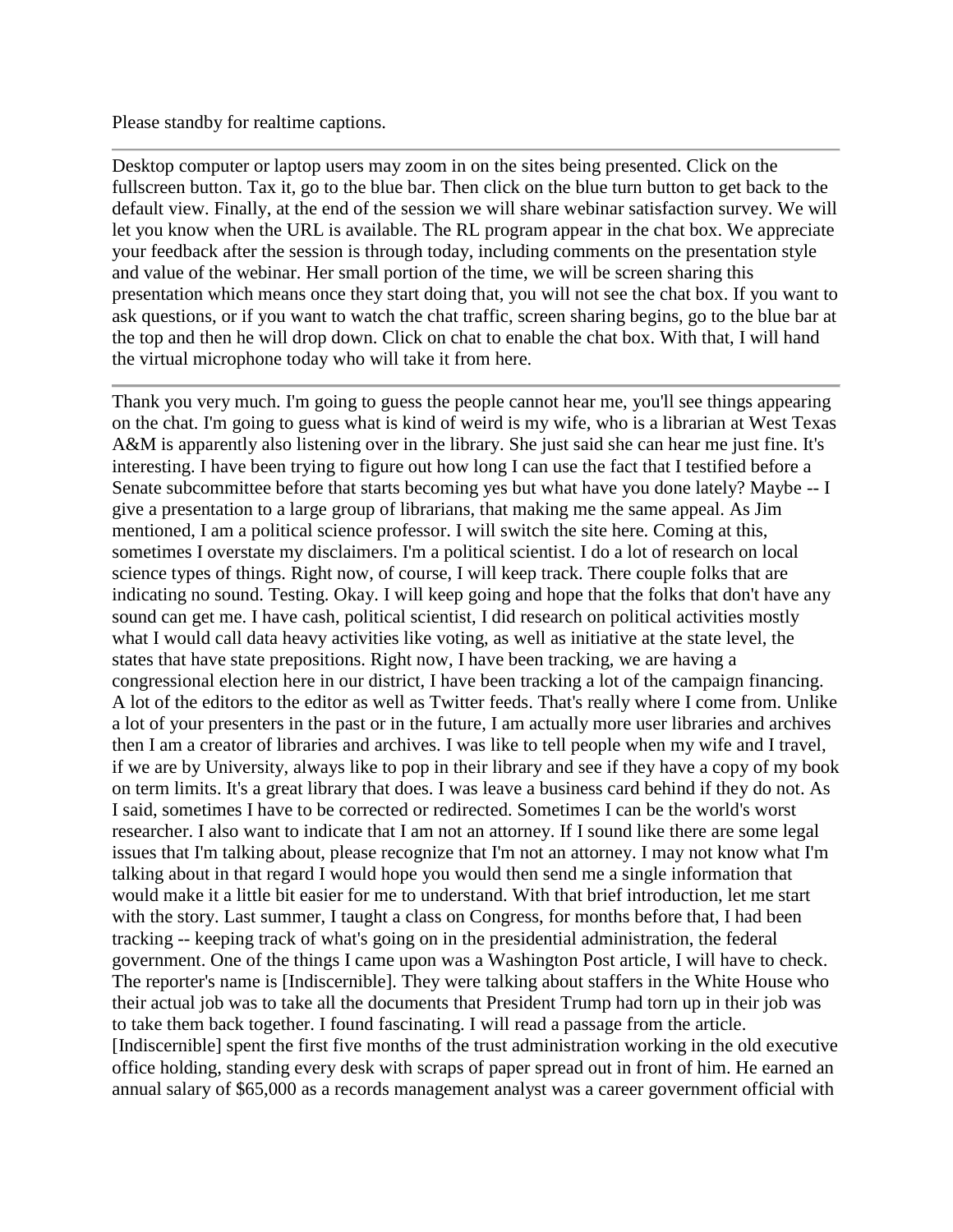close to 30 years under his belt. He had never seen anything like this in the previous administration he worked for. He never had to take the test tape the president papers back together again. I brought this article to a class of students, I sent it to an online class and we discussed it doesn't really matter if the Secretary of State sent a memo to the president and after he reads it, he tears it up and throws it away? This is interesting sort of thinking about this more in terms of government like a business. Maybe a business could do that. The federal government should not be doing that. I noticed a couple folks that I'm cutting in and out. I do have a lot of bandwidth going on right now. Maybe I should shut down a couple of [Indiscernible]. As I was saying, the students were curious as to why this was a problem. I want to relate this back to a visit that I had a number of years ago at the Truman Library in Independence, Missouri. We could see all of the memos that went back and forth between the ambassador the Soviet Union and President Truman. It was fascinating to see the cold where dashboards get started in these documents. In the United date, with our democracy, we like to know how the president decided to do that. What advisors told him to do this? That type of thing. That is what I find fascinating when we are talking about twitter presidential communications. Presidential records act, the White House must preserve memos, letters, emails, and papers that the president touches, sending them to the national archives for safekeeping as historical record. I think the reporter may have overstated the presidential records act a little bit. I don't think it's everything he touches. I would have to say it's pretty close. Most the documents that come into the Oval Office have to eventually sleep of office, the national archives. Our core discussion today is on the presidential records act. This is the act of 1978. Some people may be a little concerned or confused. I can't with actual name of it, it may be the Nixon presidential records act of 1973, which was the Congress of the tent 10 link in to make sure President Nixon did not destroy documents on his way out that could be used later for legal issue. They have been used against the federal government, to write books and so forth. This is a federal law. It took effect after 1981. That would offend the Reagan administration, the Clinton administration, the George W. Bush administration, the Obama administration and now the Trump administration. It seems like an older law. It's only been in effect 1881. What this did, of course prior to 1981, the president still maintained the records. It was interesting that it was sort of -- enema, the president would hopefully give up, the records were considered personal. Growing up, my dad is a retired high school history teacher. I have been to Hyde Park. I've been to Independence, Missouri twice. Once when I was a kid and once as a college professor. I have been to the archives at the Library of Congress. I have been to the Bush library. Part of the Texas A&M system. I'm familiar with these documents. With the presidential records act does, it establishes public ownership of all presidential records and defines what is the presidential record. It also covers vice presidential records, that always comes up and questioning. What happens to vice presidential records. Peaked at the Bush library, there's a sizable section on George HW Bush library at College Station at Texas A&M University campus. You have vice presidential records, it places the responsibility for custody and management of incumbent presidential records with the president. It allows the incumbent president to dispose of records that no longer have administrative, historical, or evidentiary value. Once the views of the United States disposal has been obtained in writing, the president, as he is leaving office, the documents, the archivist, he looks to determine the United States looks at these documents see maybe they don't have any historical [Indiscernible] to be honest, you probably saved not one for display at the Obama library. [Indiscernible] this remains exclusive legal custody of the president. If you'd like to see those records, you'd make them to the president. With a subpoena to the president. The national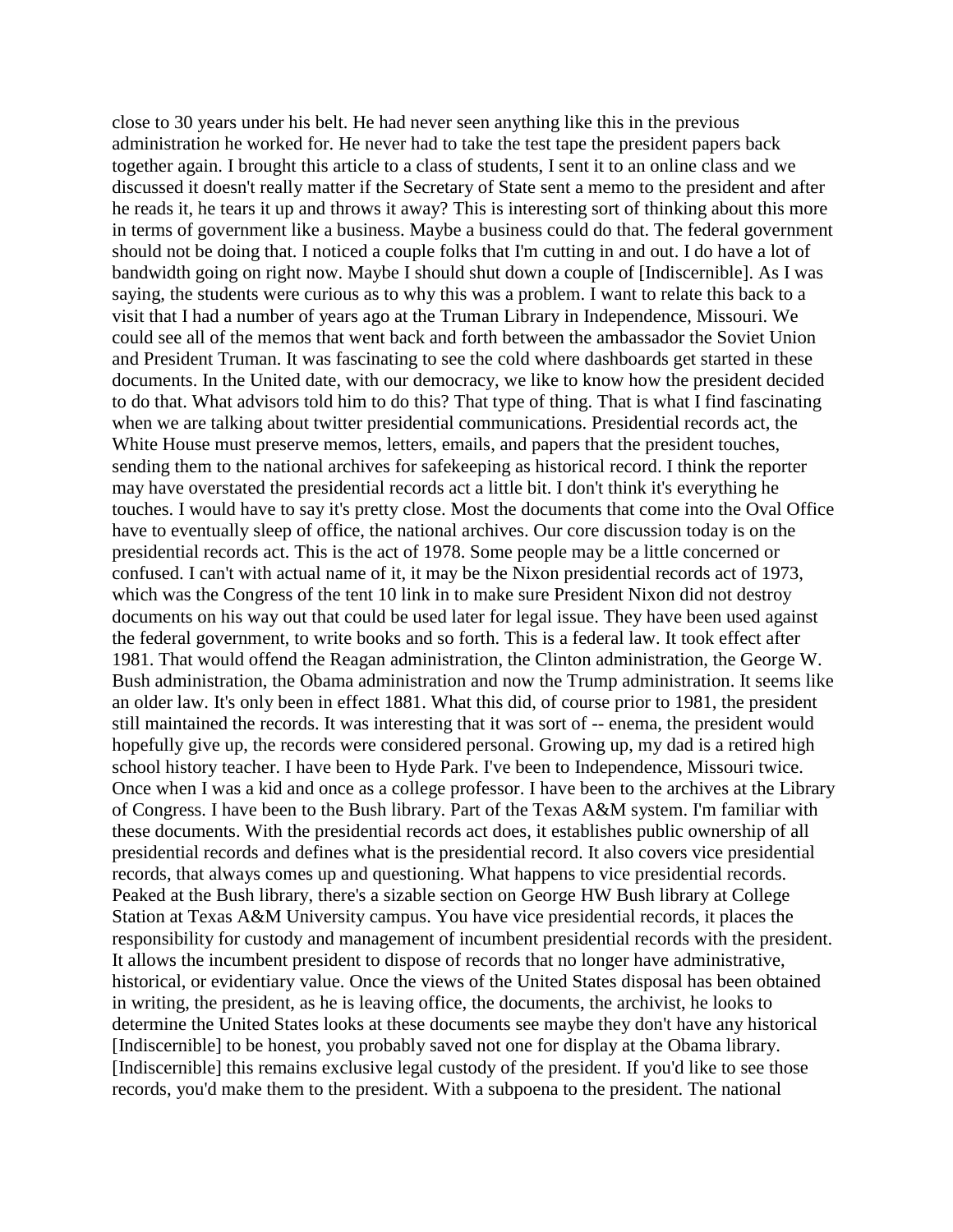archives. Of course, I'm a big user of the Congressional research documents for my time when I was on a congressional staff. I like to use and I like to cite the records. At the end of my presentation, the last two sides of the citations if you want to go back. In 2014, the presidential records act of 1978 was actually amended, it really updated more the preservation. It's not based on the media that the information is not on. Stored by the content. I remember back in the good old days, there was some question when President Clinton created the website, the White House website, how that would be stored. I will talk about that in a minute. They talk about documentary material. That is all books or [Indiscernible]. Papers, pamphlets, works of art, models, pictures, photographs, maps, films, motion pictures. Including but not limited to audio and visual records or other electronic and mechanical recordings, and analog, digital, or any other form. And, presidential record is any material that was created by the president staff or the president makes a speech, do we keep the text of the speech. Those of you that have looked at the presidential archives, it's fascinating to see the different comments. Probably a speechwriter route his speech. Before he gave his speech, he might have underlined things saying emphasize this. Don't say this is loud. Act like the classic example that we use in class all the time. The notecards that President Bush when he was running for reelection used in 1992. In one of his debates. One of his speeches.

Probably the actual document text might be more durable. Now with increases in technology we need to go back and read record. It's interesting when they talk about commercials. I always hang out with a colleague of mine. He does a lot of research on the president. The recording, we take a look at the recordings in terms of commercials. Presidential and personal records, do we need to look at the incumbent versus the Challenger? Tulsi Gabbard, her commercials, she did not have much of a run. Andrew Yang did not have much of a run. Would he be considered part of the presidential [Indiscernible]? These are normative comments, again. I said I am not an attorney. There is, by the way, the University of Oklahoma, a rather wide ranging collection, the Julian Cantor presidential political communication archives. It has also the video and audio. I can remember from commercials when I was a kid, I wanted to ask if they have a copy of that. What is disturbing is they usually do. They kept a lot of the material. We talk a little bit about presidential records, I mentioned the website. I'm getting to my point eventually Twitter has to narrow our funnel down here. The Clinton Administration was obviously the first one to have a website. You might remember back in the mid-90s when he created the commercial, he created the website, he wanted to make sure you typed in Whitehouse.gov. I made a mistake one time on a presidential class, the Whitehouse.gov. There's a lot of questions about how to preserve it. Websites by their own nature are sort of organic type of creatures. Things get added to them. Links sometimes are attached. I have my students in my Texas state local government class analyze the governor's website. From semester to semester, the website changes. I will take pictures of it before. How to preserve it, the national archives decided that they would use a process called freezing in time. The Whitehouse websites are presidential records. The files that make up the website are preserved, I am citing the national archives website. It's electronic records archive. However, the user interfaces now. You can see the website, a lot of the links will not work because they might be links to some other [Indiscernible], just like the website. As time goes on, those websites, the links do not work. If a student, so it doesn't work, they are very rapid, large numbers of emails come back to me. The link does not work. The present time for representations of the original website that approximate interface and functionality for easy access by the public. They are no longer updated. Links to external websites will probably not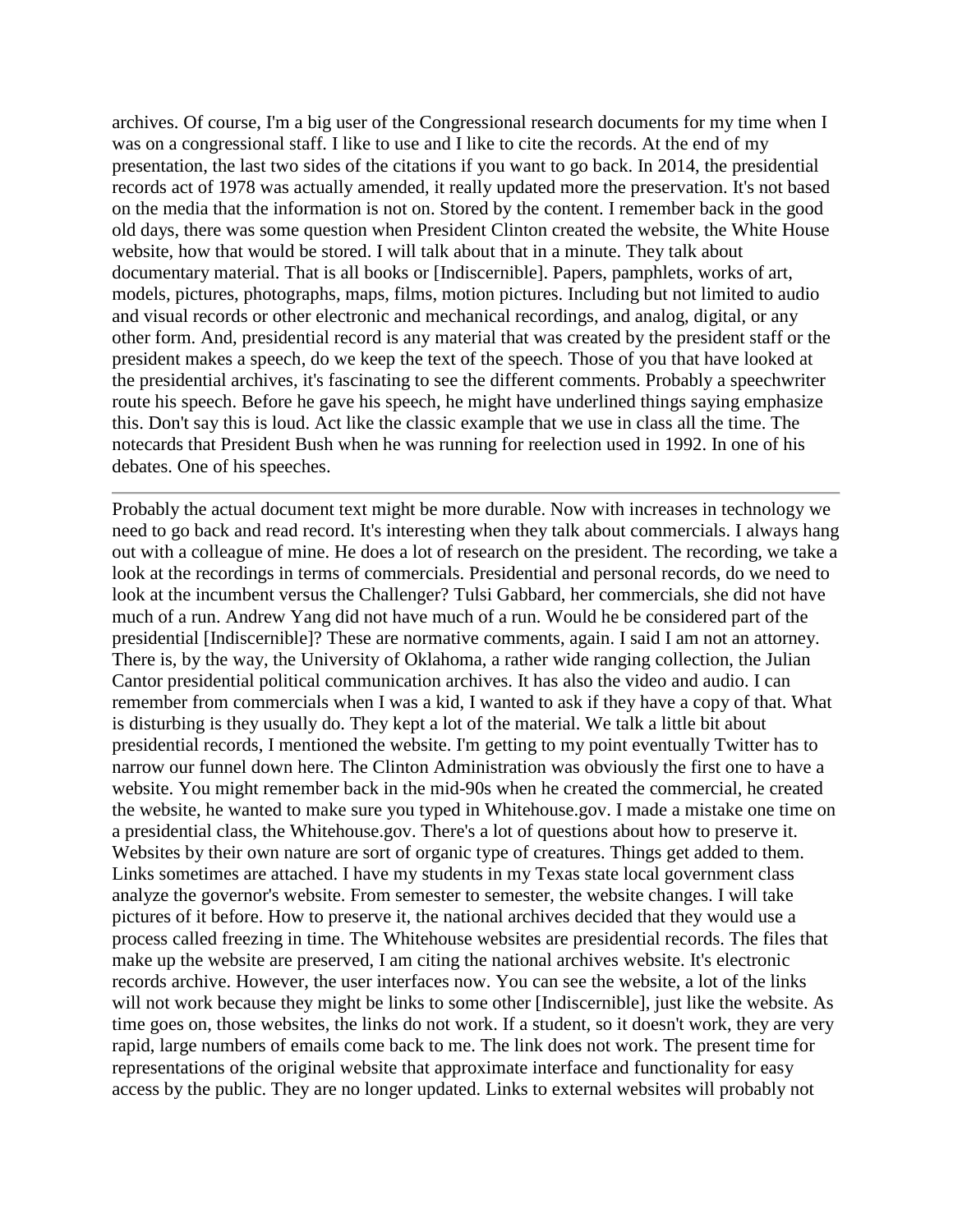work. Some of the images also sometimes do not work because they've been taking down have been changed. All right. Let's go to twitter. I go from websites to twitter. You might recall back in 2016 that President Trump used twitter a lot. He definitely uses a lot and we will see how much in a little bit. The president uses twitter a lot in his campaign. In fact, he claimed that because he used twitter a lot, that is what got him elected

It's cause for concern. When the things the president traveled to post something. Say wait a minute, I should not oppose the data. Or maybe one of the staffers, the cabinet secretary, legal counsel will come in and tell him that he should not opposed to that. The lead to that presentation, the national public radio, President Trump made a high-profile short-lived typo this weekend when he deferred to the Defense Secretary as Mike Esperanto in a Tweet deleted after an hour. I don't know about you but I am forever sending my mother text that have AutoCorrect. She has no idea what I mean by that. Trump has spoken about the power of Twitter and the importance of his tweets. He told FOXNews in 2017 that he may not have been elected without twitter. He views it as an effective means of communication as president. In fact, this is quoting President Trump. The use of social media is not presidential, modern-day [Indiscernible]. That's what he tweeted in July 2017. His twitter handle is at the real Donald Trump. He joined Twitter in 2009. President Obama created the first POTUS website. When President Trump became president, when Donald Trump became president in 2017, he actually inherited that POTUS twitter account, I don't know if you noticed, all POTUS does is they are retreating President Trump's personal account. That raises a lot of interesting political messaging questions. Should the president of the United States be allowed to control his own twitter account? I encourage you to weigh in on that thought. Just like I have a twitter account, if I for some reason were to be elected president, I myself would think that I'm not going to use that twitter account, I will work with my staff to create a consistent message to advance the national government, to make them seem much more human. President Trump has a different test different perspective on Twitter than I do. One of the things that I noticed is that tweets are considered part of the presidential record. The press secretary in 2017 clearly said that the administration thinks that tweets as part of the presidential record. There was no mention of deleted tweets, however. Some folks have come up with this question, do deleted tweets count as part of the record? Sometimes the things you see, maybe for an hour, two hours, three hours and are eventually deleted are perhaps more interesting than the actual ones that are saved. I am sure I am preaching to the choir here with my information on the Library of Congress. For those of you that don't know, it was actually granted or gifted, the twitter I carved. This was from 2006. All tweets posted from 2006. They stopped archiving all tweets. Every tweet in 2017. They still captured tweets were important parts of historical record. Again, I'm not sure if you think about it for a few minutes is in every tweet part of historical record? I guess it depends on your definition of history. That is interesting. I asked questions on Facebook, I did not ask this on Twitter, half on Facebook. The twitter archive is currently embargoed. If you want to look at the twitter archive, it is embargoed in part because it's difficult to release information. Imagine if you want to twitter and searched my name. He found a discussion, I'm a political science professor, I also do various things at my church. Imagine if you could find -- I went to college and 80s. Find activity about that. If you look up and find that I am making this critique of a killer that happened at my fraternity. It is very interesting. I do not know if the twitter archive and maybe you all might have more information about this. If the twitter archive actually included [Indiscernible], talk about this in a little bit. It's possible for each person that has a twitter handle, they can actually delete all their tweets. I have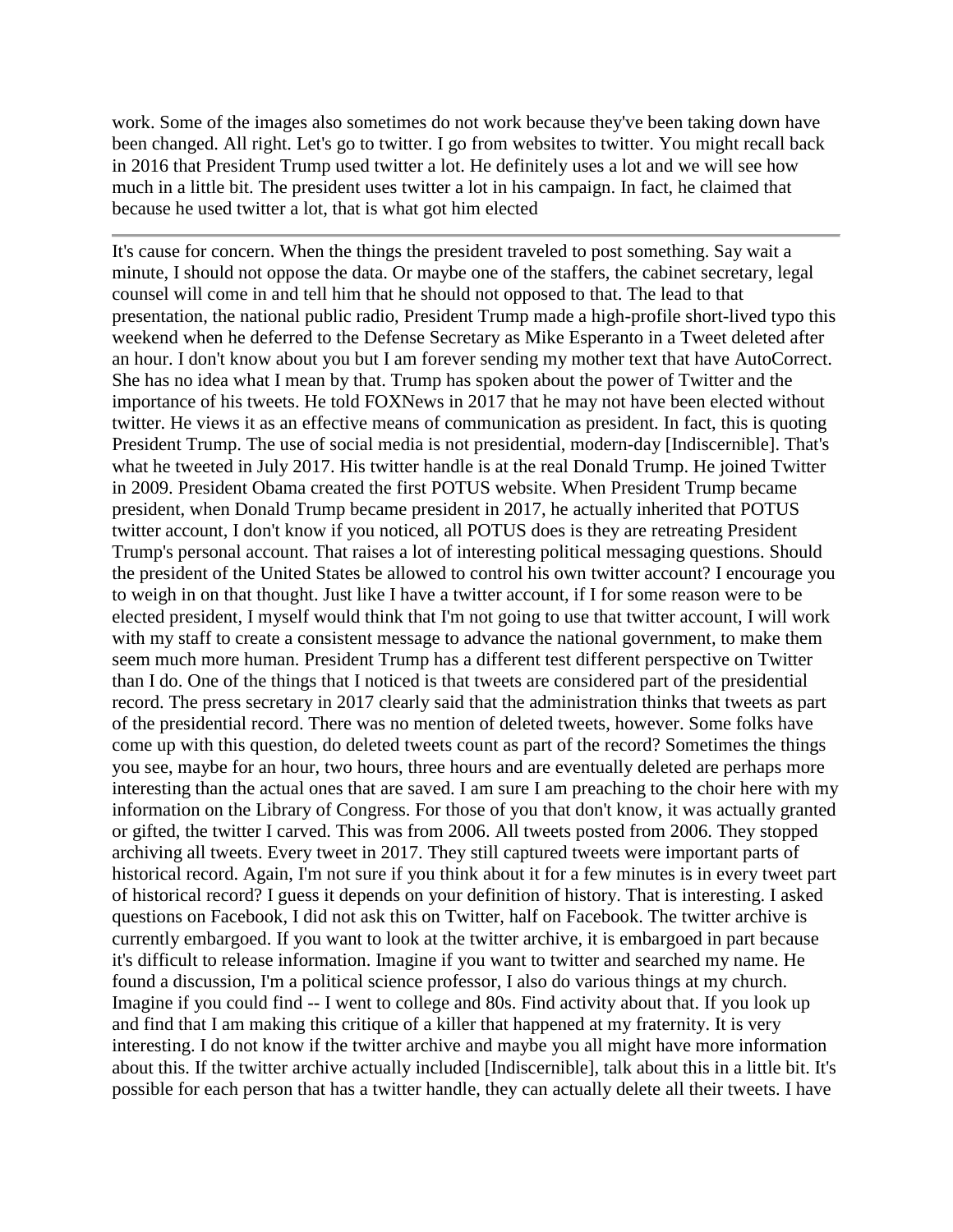not dug in deep enough to see if you can delete selected tweets. I knew when you become Dean of the library, you might want to delete some of those tweets and comments that you made when you were a Sigma Chi member back in 1991. That might be something embarrassing that you don't want. One of the things I did learn, there a lot of my brains on Facebook. I have a lot of archivist comments, a lot of migraine comments, including some that I cite here. Some of those lessons that I learned, first of all, does it work in libraries and our librarians and archivist, they are not always, I don't know, I try not to be that researcher, that professor. I do sometimes -- I'm working on a paper and I have to present the paper conference in a week, I finally decided that I would go look at the archives, what you mean it is embargoed? Why? I should be allowed to look at that. When I first became the professor of political science, I thought it would be a good idea for me to go over. We have a senator who was a State Senator in Texas. Then he was governor -- President George W. Bush appointed him ambassador to Sweden. I thought of the interesting to take a look at the papers, are archive. They are actually embargoed. Not so much to protect his administration, but there may be people that he mentioned. I thought that was very important, that I needed to be reminded fairly often about, there are some things that I'm not supposed to see. There is always a great story when Thurgood Marshall retired from the Supreme Court, he donated his papers to the archive. Everything on his papers said that he will be released at the time of his death. He was not expecting to only a couple months after he retired. Now all of a sudden there people still on the court that people can access what they thought about Thurgood Marshall and what he thought about them. I quote these two items here, [Indiscernible] first of all, social media, either way, [Indiscernible] at the time was posting on [Indiscernible]. I did not realize what that was. I'm finding it a useful tool. She was the director of digital strategy at the Library of Congress. She responded to another question about the twitter archive there. Social media is an important part of the cultural record, I will agree. Social media uses changes as the platforms do. Those of you that are familiar with Twitter might remember started at 140 characters. Then right around the 2010 era, switched to 280. It doubled in size. If you take a look at twitter today, a lot of tweets are actually pictures. It's a lot more visual. I don't know what will replace twitter. There was a really bad TV show, we have been encouraged to use Instagram a lot more. Instagram is twitter for people that do not like to read. Like remember that Instagram's pictures. Twitter is text. We will get to that in just a second. There a lot of pretty personal stuff on twitter. Treat twitter more like a public diary. Like you might see in a diary. Even a description of what you had for lunch, this could be useful for someone starting early 20th century nutrition. Maybe they were writing his or her Masters these are dissertation. I know I'm speaking to the choir here. Archive has to develop strategies that collect and preserve information, who respect people's information also preserving slices of life. It may be important. That important college president was arrested for drunk driving. But how important is it. The actual full site is listed in the last page. The last couple of sites. This is taking a long time to get to the [Indiscernible] part of the presentation. Every now and I will teach a class on [Indiscernible], which makes sense because I'm a student of legislative studies, legislative scholar, always have students take a look at how a bill becomes a law. Last summer, one of my students brought my attention of the [Indiscernible] act. You might remember that that was one of president trumps tweets, he was concerned about the [Indiscernible]. It's important how the bill is titled. It will determine what committee it is sent to or what committees. One of my students found the act. It is very interesting. It is short for communications over various eats electronically for engagement. I thought that was very interesting. The member of Congress we'll talk about that in a second. They introduce this law and named the bill the [Indiscernible]. It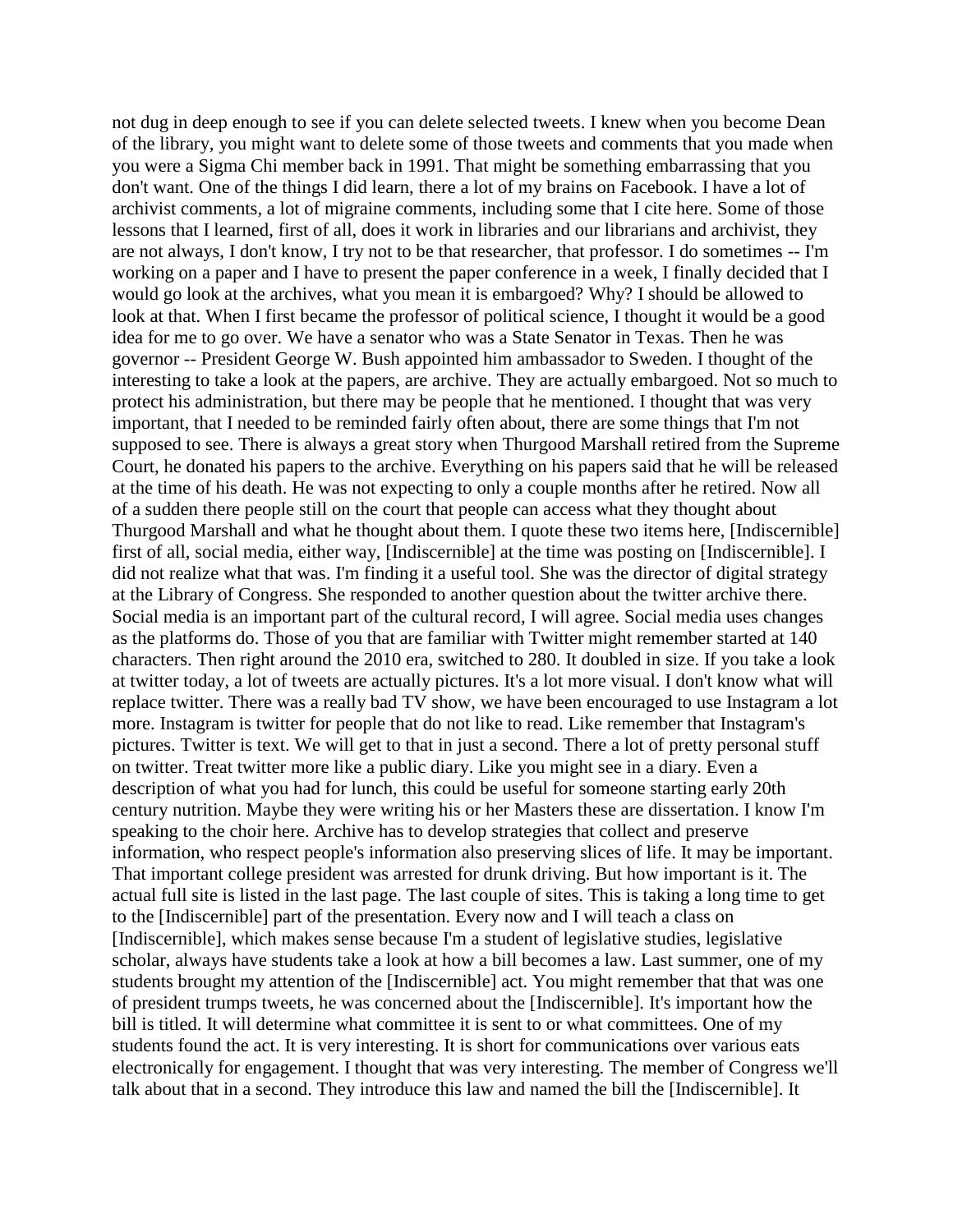never became law. It was very similar to the USA Patriot Act of 2001. Actually, the USA Patriot Act is just like this, it's an acronym. Uniting and strengthening America by providing tools to intercept and obstruct terrorism. They had to work very hard to take this title and make it into a readable language. May 21 of 2017, President Trump tweeted despite the constant negative press, apparently this was at 2100 in the morning. I have a difficult time managing my phone early in the morning, much less try to type something that was retreated more than 100,000 times before the president deleted it. It was tweeted on at field Donald Trump. It was later determined that he meant to type coverage. It is kind of obvious from the context. Again, does the tweets need to be maintained? Is that important for democracy to know that the president of the United does not check his tweets before he presses send? And so, I note on here, this is a comment, my own personal opinion. He has a personal twitter account that he uses apparently unmediated by staff. I am not entirely sure that a president should have a personal twitter account. People will come out and say it makes them more approachable. It makes them more like the common American, president. Those of us who have been in political science, we need to -- sometimes we may take this a little bit too much. This attitude a little too strongly. I noticed a couple questions, try not to look at the chat. I'm afraid if I shrink the chat, I could change my settings on my other monitor. We will briefly go through this. The bill was introduced by Mike [Indiscernible], a Democrat in Illinois. He was one of the founders of the transparency Caucus, I do a lot of research on informal groups in Congress, caucuses mostly. He introduced the bill as an amendment to the presidential records act because he wanted to include the term social media. His idea was to ensure that additional preservation of presidential communication, including deleted tweets. In June 2017, the press secretary said all tweets should be considered. That answers one of the questions. That all tweets of the president send are considered presidential material, not personal. It is my evidence that the twitter archive that was being built was not going to handle deleted tweets. They would know that the twitter archive is being built. He would not have introduced this. Because of the [Indiscernible]. They quickly introduce another bill entitled the making access records available to lead American government openness act.

It spells it out as [Indiscernible]. There must be some really creative people on the representatives the reason I mention a lot about the Library of Congress and the twitter archive is because the neck. When I was asked to develop this presentation, there was a subtext that I got from the request. I should address the question of should the Library of Congress capture all of the tweets? That's a good question. Maybe. Maybe we need to have a congressional law, that is kind of an oxymoron, and actual law, part of U.S. code that tell somebody, probably the Library of Congress to record all presidential tweets. Maybe report all presidential and cabinet member tweets. One of the things that I was recommend, I'm a big fan of offense, maybe we should recommend that the president not have his own personal account. His or her own account. Just love to be opposition research running against President Trump. Because, you don't actually have to dig up anything. If the good of the twitter archive and follow this. You don't have to have a voiceover. Like a full-page newspaper ad with all the tweets. Here is kind of the hands on type part. We were talking about -- people been asking us, I will address this question. I will switch to sharing mice. I apologize for those of you that are active chatters here. It does take me a minute to remember how to share. I want to share my screen. Click file that a little closer.

Go up to the top. Right at the top there.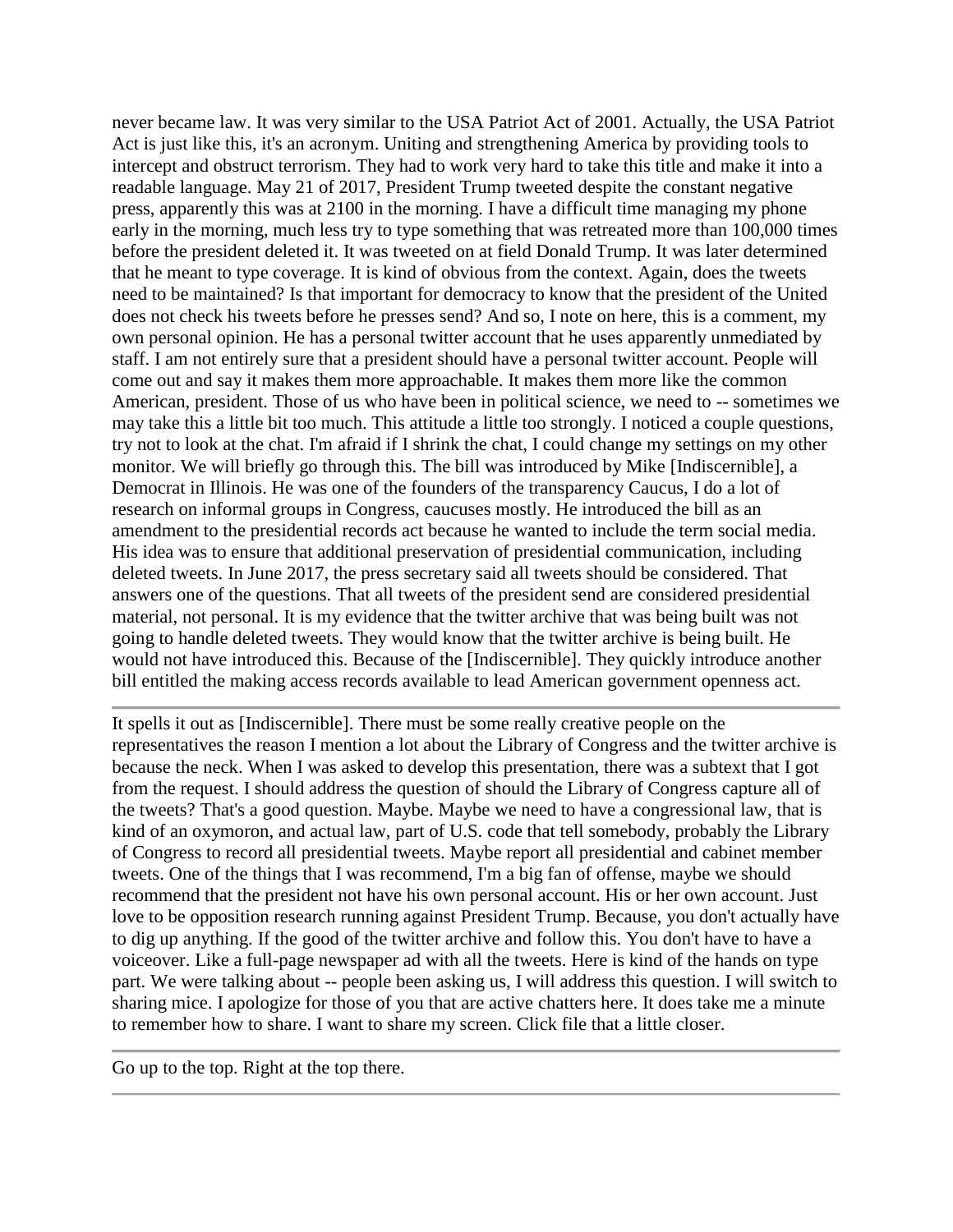## Thank you.

There's an interesting website. You should be seeing that now. It is called [Indiscernible]. I need to actually go back to my side. Hopefully I did not close this [Indiscernible] is an American version. Members of Congress, for example, people running for office. Here you can actually see Kimberly Iowa. It is all sorts of things, these folks can be publishing. As I mentioned before, I am not an attorney. I could be published or deleted because there are violations of the [Indiscernible] act. If you take a look at the European version, actually, this is mostly British. There is some European. The reason here, I am [Indiscernible]. There is a private individual. This is twitter archive. I hope this is not affect your sharing. There needs to be smart recent tweets. There are. These are all the tweets the president has [Indiscernible]. You can see all these tweets, this gentleman, his name is Lyndon Brown, I found this is looking for example, how to use [Indiscernible]. I thought I was very interesting. These are all president tweets since January 27, 2017. He has gone in, he has categorized them. If you take a look, there is a way on here to search. I encourage you to play around with this. There's a way to search. I can't member how to find. If you're looking for [Indiscernible], he likes to call them [Indiscernible] if you search, you will bring up all of the negative comments since January 2, 2015, that's interesting. I wonder who he is. There is a bunch of different [Indiscernible]. One of the things that you might not be aware of, you can actually do your own twitter archive. If you want to take a look at all the tweets that you've ever tweeted, if you work for a library or archives, you have to actually record all of your tweets, although outreach attends he made, you can do your own twitter archive. I have a link to that on this night. If you want to search, you can search using various techniques. I'm trying to think if I actually open that one. There's a program called the way back machine. The way back machine, here it is. They have one just for twitter. If you search that, you search for a member of Congress, I will search for a member of Congress. I can bring up all of my old [Indiscernible]. I can go way back. It will bring up all the tweets of ever posted. It goes way back. I think I joined twitter right around 2007. Most of this stash it looks like it is really old. There are two different settings. Looks like it is only set to [Indiscernible]. If I said it 2019, I can get tweets from the last couple weeks. You've been discussing the student that cheating classes. That is called the [Indiscernible] machine. But you need to know people's Twitter handles. If your member of Congress happen to live in Montana, [Indiscernible] is up for reelection. You can search this and you can see all the tweets posted by [Indiscernible]. There's a website that might actually become -- I am not a simile with this one. Again, I have a link to this. It's on my presentation. Now I have to advance. This is actually a community that is working to access social media and collects social media. It's a very public political activism. I guarantee if you would look around at some of these, there interesting tools that you can download. You can take your publicly shared IDs, you can blow them up. Some of this information is a little bit technical. There is an old website about how to use Twitter for academic research. I'm going to stop here. One of the things that you might be interested in with the trumpet twitter archive that Mr. Brown created is that he actually gets you the code. If you are interested in doing it yourself for some of your local political activities or something, and you have some program experience, it take to to get help, it has all the information about how to use a wet scraper, a twitter scraper if you're not as familiar with programming and coding, also have the information on how to do it, step-by-step way to copy it, where to paste it. It is very interesting. It's an interesting process. If you would like to learn more about the trumpet twitter archives, he does provide you with his email. It is cleverly enough trumpet twitter [archive@Gmail.com.](mailto:archive@Gmail.com) I think that one is very interesting. One of the last -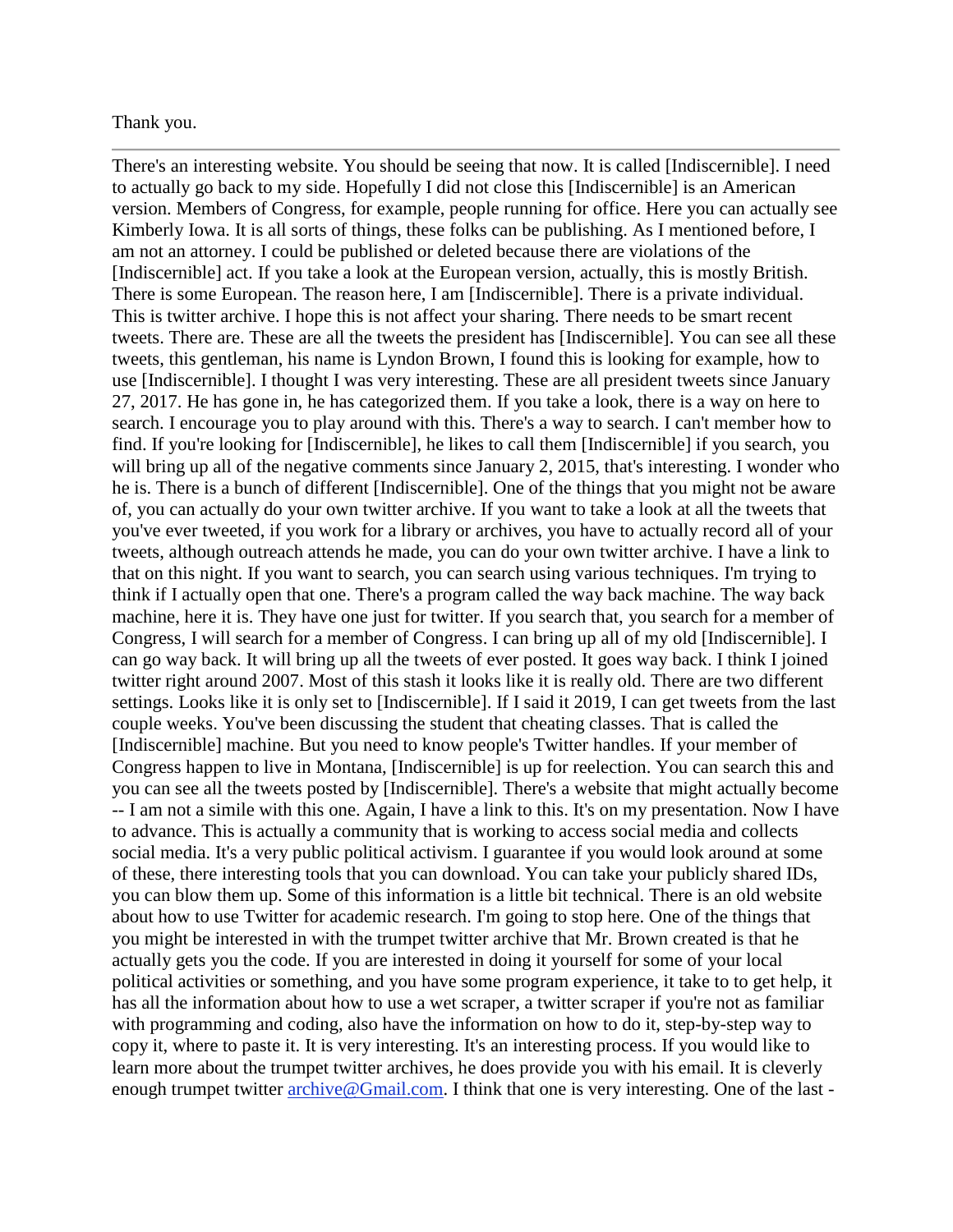- they're all excited. You can find just about anybody's Twitter handle on that. It is pretty interesting. Most of you should be familiar with the way back machine. You can take a look at websites that have been removed or changed, whatever, this does the same thing with tweets. Again, I am not sure if you are able to tweet Donald Trump tweets. I do not know if he would get any of the deleted ones. It's not easy to delete a tweet but it's not hard if you do it in a relatively short amount of time. In fact, let me look. There were some steps on how to delete a tweet. On twitter. That being said, I guess I will start with questions. If that is okay.

Thank you, Dave. Great presentation. Great presentation. Let me go to these questions here. Hold on one second. Somebody asked who was the national archivist? I did a quick Google search. It is David Ferrero.

That name is familiar.

I probably mispronounced it. Scott asked -- I think this relates to earlier. This is in your presentation. Don't the recordings onto the broadcaster? When we teach a class on the president national government, there is sort of the list of campaign commercials. It is curated, I think it is curated by CBS or PBS in Boston. Definitely the broadcasts along. I would think in many cases, if their famous speeches, as of noon tomorrow, I will have resigned the office of president of the United date. Even if belongs to CBS, NBC, ABC, whoever else was broadcasting, I think they've actually donated that to the Smithsonian or the national archives I am not a lawyer. You'll want to check on legal issues. That is their personal property. In many cases, they have donated to the presidential archives.

Then there is the statement that there is a system of record that records everything, everywhere. Everywhere there is a device. Someone is making a humorous comment. That everyone is recorded everywhere.

Yes, it is called Alexa. [Laughter] that is always the classic.

Virginia makes the comment that campaign materials are not presidential records. Interesting.

I will have to go back and look at my attorney stuff on this one. The president will take them, just about every presidential library and into, it has not been all of them. They all have campaign signs and posters that were donated. [Indiscernible] this may actually be in the campaign manager's personal archive, whatever. Sometimes it is difficult to ferret out. Most of the time campaign commercials tend to be saved. Of course, there's a lot of stuff about the CIA director that is top secret. You cannot see most of that. There are some that has been redacted.

John makes the common campaign records of an incumbent -- hold on, I lost it for second. [Laughter]

They are certainly presidential records, specifically photos.

Right.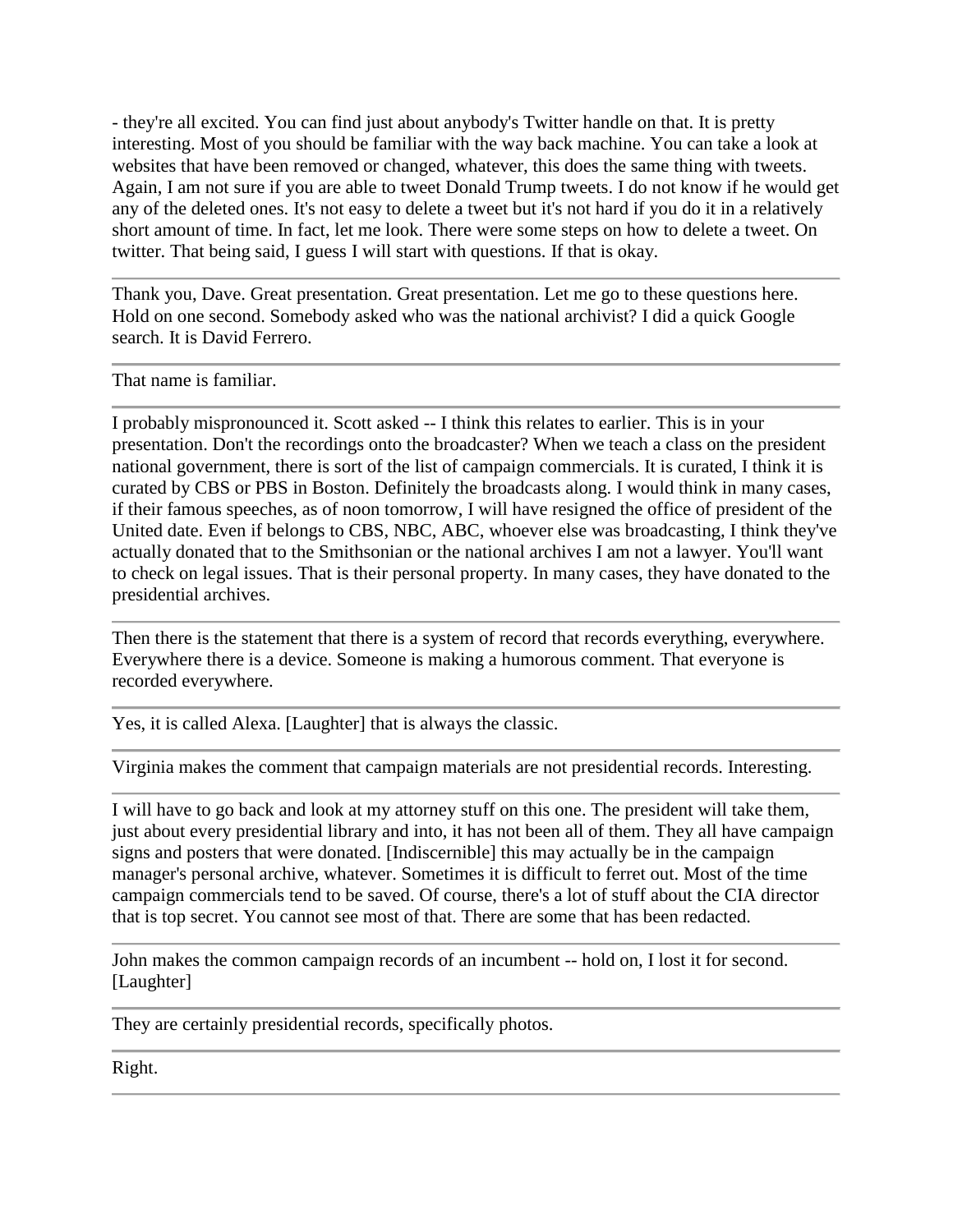Is fascinating. I know it's incredibly frustrating if you are the individual who is the president at the time. I can sense a lot of frustration and president trumps tweets. Definitely, what can I say? One of my favorite movies, I forgot the title now. The one with the two presidents. There is one with the president, Mike Douglas. Is a Martin Sheen in the? Maybe. Whether he is the president and he makes these comments about trying to find his wallet with his credit card. I thought it was interesting. You no longer have a private life, your president of the United States. You are essentially the United date.

Right. The rest of this is specifically photos and videos of open press campaign events. Jason makes the comment, how many websites no longer exist due to internal [Indiscernible] by staffers?

That's a concern and a question. I know here at the University because of your designated under Texas records. Sometimes when we want to change website, we have to get university permission, it depends on how radical a change it is. If for some reason a professor leaves and we update the website with his information, take his information out and put his replacement, that is an interesting -- sometimes it's on purpose, they just actually press delete. Sometimes emails get deleted. I have heard. [Laughter]

Dominique makes a comment I don't think you should be allowed to control his own twitter account if there's no oversight.

Right. That is really a political -- I enjoyed reading the books and set the come out of the first couple years of the Clinton White House. Because they always talk about they needed to have some adults in control because they let the kids run everything and so forth. That becomes a bit of a problem. We need a consistent message, it's hard to have that when the president, supposed to give the consistent message is not following the message. That's the bigger problem in the Trump administration. Maybe we need to have adults running the administration.

I cannot pronounce this. It's some kind of handle. He makes a comment that it's a private account, it will affect the transparency in the [Indiscernible] act. It was exactly what the Hillary Clinton investigation, the investigation by the judiciary.

There is always differentiation between the federal information act and freedom of information act, FOIA, where you send a letter to the FBI and they will give you your file. Which by the way don't have one. That's a little different than the presidential records. I know back when they first opened Bush library, I got to go and is one of the first ones. The archivists had worked in the Ford library, then he worked at the Carter library, he was like a guy who would come and help set up the library. He was saying still in the 1990s, they were getting legal requests for documents from the Ford administration. Some sort of legal issue had happened. People were suing some aspect of the Ford administration and they were still getting requests from loggers about materials from the Ford administration that had not been released. I thought it was fascinating. This was the 1990s. I went down to the Bush library. In 1999 when I first got here to Bush library. It's interesting how these materials were still being requested 20 and 30 years later.

Jason had the comment to any have any legal power or standing.